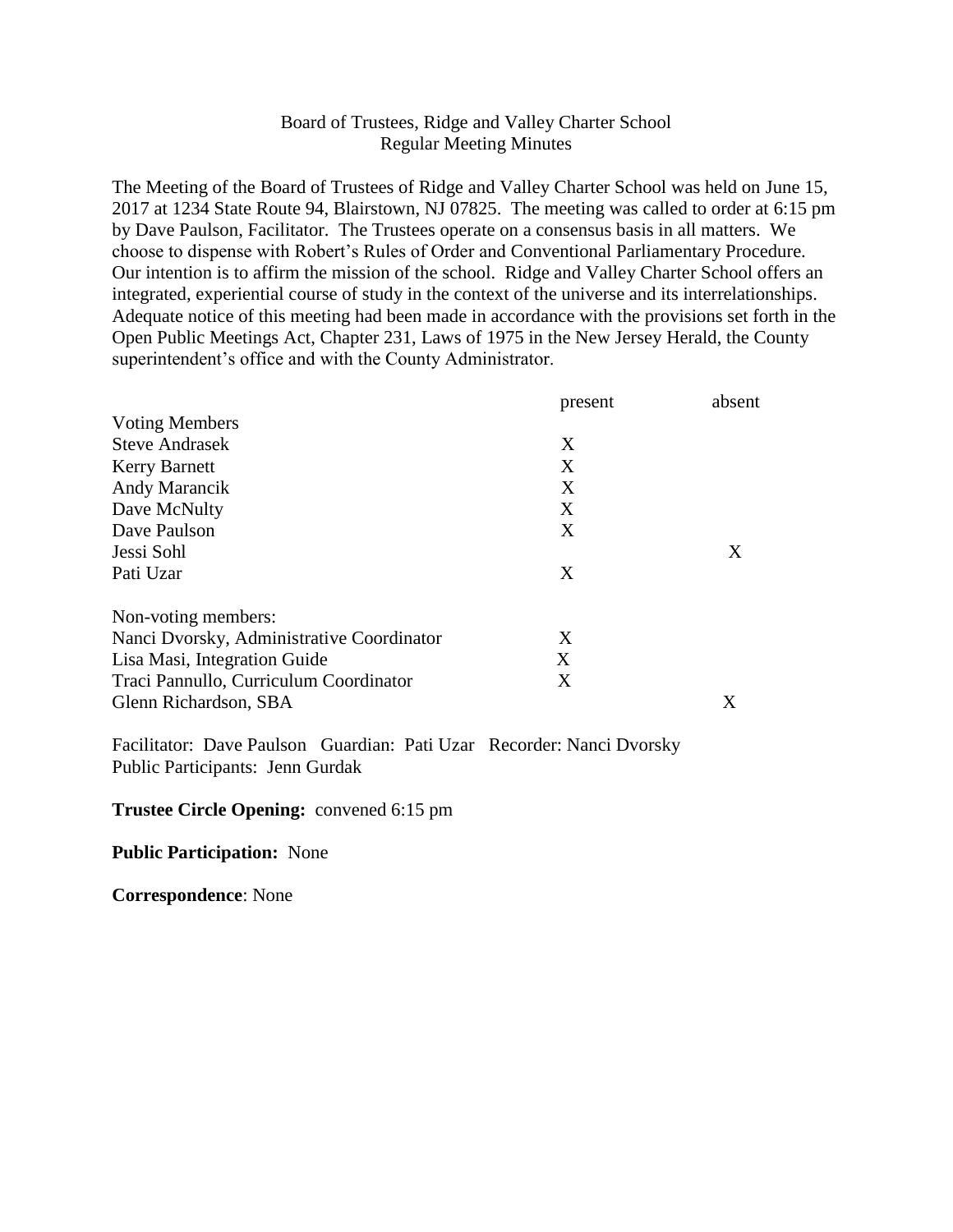## **Leadership Team Updates:**

**Integration Guide Report:** Lisa Masi reported that she supported an 8<sup>th</sup> grade student who took the lead on the yearbook this year as a graduate project, which worked well and resulted in a wonderful yearbook. She has already been contacted by two  $7<sup>th</sup>$  grade students who are interested in doing the yearbook next year as their graduate project. Celebration of Learning, Earth Olympics, and Graduation were very successful events at the school this year! Lisa has also been working on Debrief planning, 2017-18 staffing and schedules, and is looking forward to working on the staff summative evaluations in the coming weeks.

**Curriculum Coordinator Report:** Traci Pannullo reported that the school is receiving a generous donation of a tech cabinet for the server and other items. She has been working on Debrief planning, 2017-18 staffing and schedules, and an updated electronic policy. She reported that the state special education monitoring visit was completed and the two monitors told the Leadership Team at the debrief session that the RVCS program was among the best they had ever seen. Traci shared the two findings of the onsite monitoring results with the Trustees and the required actions going forward to correct them within one year of the date of monitoring.

**Administrative Coordinator Report:** Nanci Dvorsky reported: Approval of the May 18, 2017 minutes. **Resolution 6.15.17.a** To approve payment of bills in the amount of \$157,490.47 which includes payroll. Approved unanimously. **Resolution 6.15.17.c** To accept the NJSIG 2017 Safety Grant in the amount of \$1,350.00. Approved unanimously. **Resolution 6.15.17.d**  To approve the following service providers for the 2017-2018 school year and purchase orders up to the mount listed:

William Gold as School Board Attorney, Thomas Johnston Special Education Attorney, McGowan LLC as water system operator \$2,040 per year, Portasoft of NJ for maintenance of UV Light Water System, Garden State Laboratories for water reports \$500 per year, R&L Data for payroll services \$4,410 per year, New Jersey School Board Association membership dues \$2,750, John Cameron for maintenance \$1,700 per year, George Burke \$13,500 for cleaning services per year, Scarpelli Landscaping for snow removal \$3,975 per year, Stillwater Lawn Service for mowing \$4,000 per year, CDK for GAAP approved financial software and support \$3,180 per year, Cooper Alarm Systems for remote station monitoring for fire alarm system \$436 per year. Stocker Bus Company for field trip buses \$7,700 per year. Approved unanimously.

Nanci reported that the annual financial audit is scheduled for August 23<sup>rd</sup> and 24<sup>th</sup>. She also said that the required Lead in Water Testing sampling had been completed.

**Business Administrator Report:** Nanci Dvorsky reported: **6.15.17.b** To approve the Board Secretary and Treasurer Reports for May 2017 and to certify that no major account or fund has been over expended and to confirm that sufficient funds are available to meet the schools financial obligations for the remainder of the year. Approved unanimously.